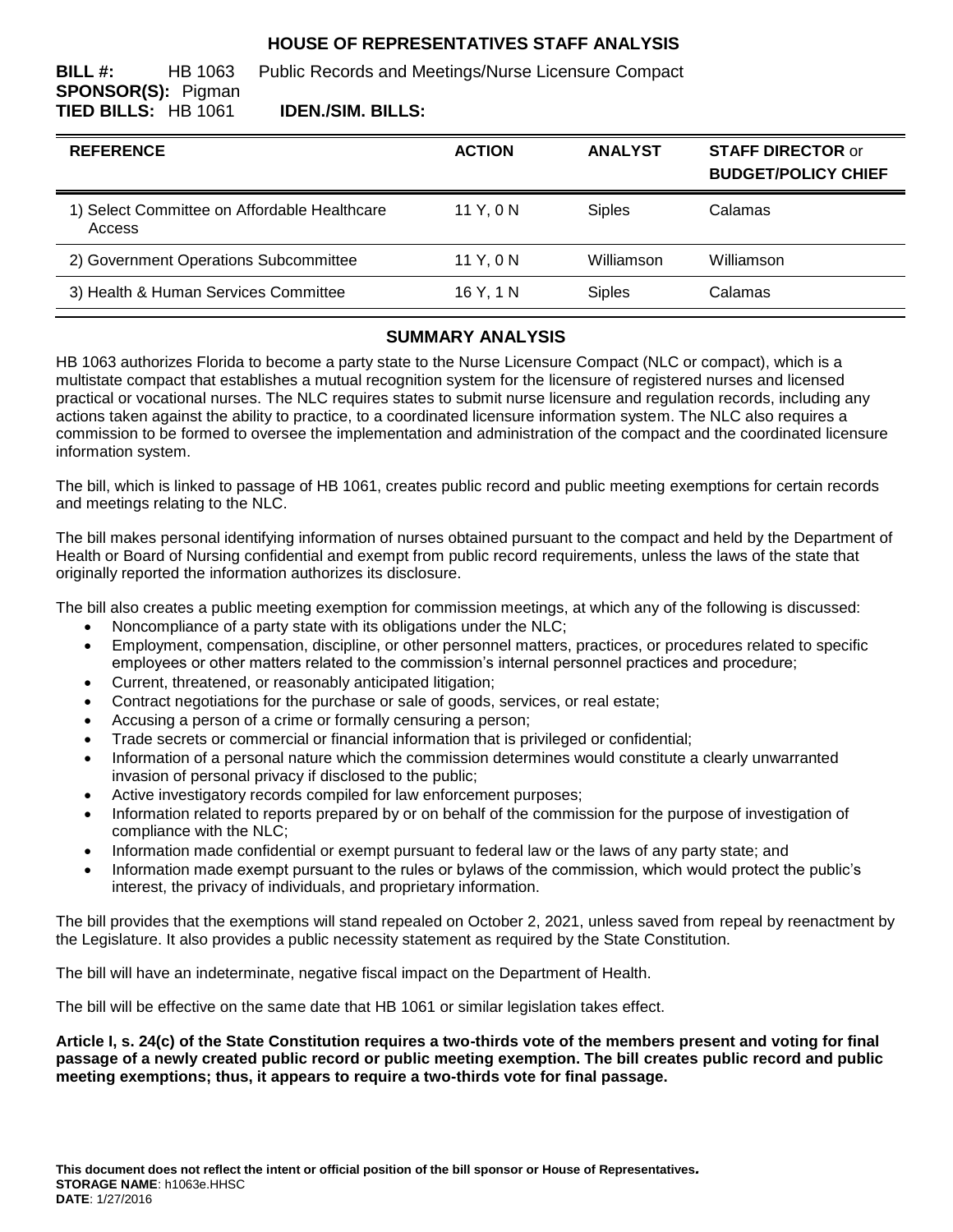## **FULL ANALYSIS**

# **I. SUBSTANTIVE ANALYSIS**

## A. EFFECT OF PROPOSED CHANGES:

## **Current Situation**

#### Public Records Law

Article I, s. 24(a) of the State Constitution sets forth the state's public policy regarding access to government records. The section guarantees every person a right to inspect or copy any public record of the legislative, executive, and judicial branches of government.

Public policy regarding access to government records is addressed further in the Florida Statutes. Section 119.07(1), F.S., guarantees every person a right to inspect and copy any state, county, or municipal record.

### Public Meetings Law

Article I, s. 24(b) of the State Constitution sets forth the state's public policy regarding access to government meetings. The section requires that all meetings of any collegial public body of the executive branch of state government or of any collegial public body of a county, municipality, school district, or special district, at which official acts are to be taken or at which public business of such body is to be transacted or discussed, be open and noticed to the public.

Public policy regarding access to government meetings also is addressed in the Florida Statutes. Section 286.011, F.S., known as the "Government in the Sunshine Law" or "Sunshine Law," further requires that all meetings of any board or commission of any state agency or authority or of any agency or authority of any county, municipal corporation, or political subdivision, at which official acts are to be taken be open to the public at all times.<sup>1</sup> The board or commission must provide reasonable notice of all public meetings.<sup>2</sup> Public meetings may not be held at any location that discriminates on the basis of sex, age, race, creed, color, origin or economic status or which operates in a manner that unreasonably restricts the public's access to the facility.<sup>3</sup> Minutes of a public meeting must be promptly recorded and open to public inspection.<sup>4</sup>

## Public Record and Public Meeting Exemptions

The Legislature may provide by general law for the exemption of records and meetings from the requirements of Article I, s. 24(a) and (b) of the State Constitution. The general law must state with specificity the public necessity justifying the exemption (public necessity statement) and must be no broader than necessary to accomplish its purpose.<sup>5</sup>

Furthermore, the Open Government Sunset Review Act<sup>6</sup> provides that a public record or public meeting exemption may be created or maintained only if it serves an identifiable public purpose. In addition, it may be no broader than is necessary to meet one of the following purposes:

- Allows the state or its political subdivisions to effectively and efficiently administer a governmental program, which administration would be significantly impaired without the exemption;
- Protects sensitive personal information that, if released, would be defamatory or would jeopardize an individual's safety; however, only the identity of an individual may be exempted under this provision; or

 $\overline{a}$ 1 Section 286.011(1), F.S.

<sup>2</sup> *Ibid.*

 $^3$  Section 286.011(6), F.S.

 $4$  Section 286.011(2), F.S.

 $^5$  Art. I, s. 24(c), Fla. Const.

 $6$  Section 119.15, F.S.

**STORAGE NAME**: h1063e.HHSC **PAGE: 2 DATE**: 1/27/2016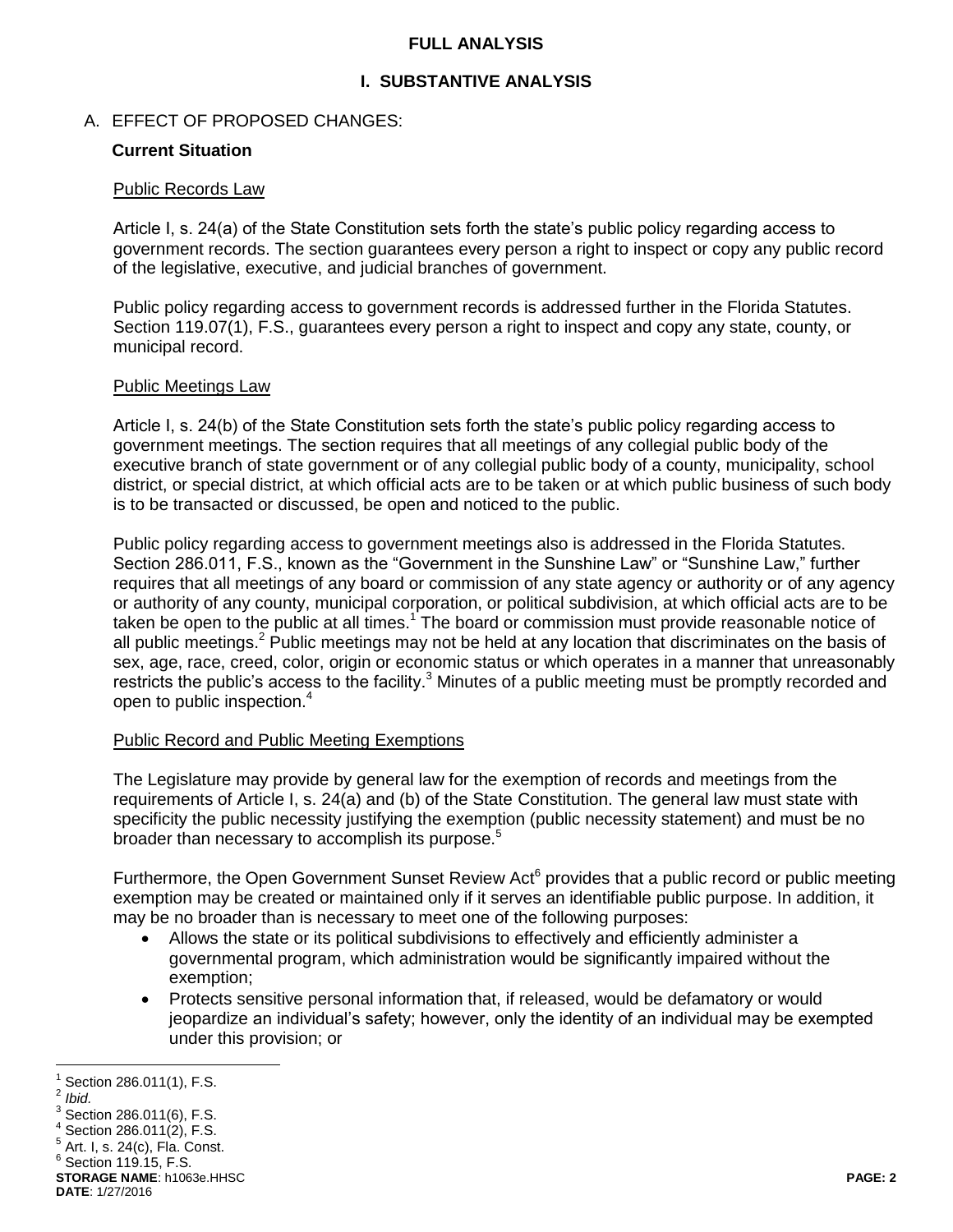• Protects trade or business secrets. $<sup>7</sup>$ </sup>

The Open Government Sunset Review Act requires the automatic repeal of a newly created exemption on October 2nd of the fifth year after creation or substantial amendment, unless the Legislature reenacts the exemption.<sup>8</sup>

#### Nurse Licensure Compact

HB 1061 authorizes Florida to become a party to the Nurse Licensure Compact (NLC or compact) by enacting its provisions into Florida law. The NLC is a multistate compact that establishes a mutual recognition system for the licensure of registered nurses (RNs) and licensed practical or vocational nurses (LPN/LVN). The primary purposes of the NLC is to address the expanded mobility of nurses and the use of advanced communication technologies, such as telemedicine.

The Department of Health (DOH) licenses nurses and the Board of Nursing regulates the practice of nursing in this state. The NLC establishes uniform requirements for the issuance of a multistate license. States retain the right to establish additional qualifications for licensure and to issue single-state licenses, which allows the holder to practice only in the state of issuance. The state in which a nurse is a permanent resident is considered the nurse's home state and the nurse is subject to the home state's licensure and regulation.

Under the compact, a nurse who holds a multistate license issued by one of the party states is permitted to practice in any other party state, without obtaining a license from that state. A nurse practicing under the multistate licensure practice privilege must comply with the practice laws of the state in which he or she is practicing or where the patient is located.

Under the NLC, the party states are required to report all adverse actions<sup>9</sup> taken against a nurse's license or a nurse's multistate licensure practice privilege; any current, significant investigative information that has not yet been acted upon; and denials of applications and reasons for such denials; and nurse participation in alternative programs<sup>10</sup> to a coordinated licensure information system. Only party states have access to information related to ongoing investigations and participation in alternative programs. A party state may designate information it reports as confidential and therefore, cannot be shared with nonparty states or other entities without the express permission of the reporting state.

The compact also creates the Interstate Commission of Nurse Licensure Compact Administrators (commission) to oversee and administer the provisions of the NLC. Each party state has one administrator, the head of the licensing board, who is a member of the commission. The compact details the authority and responsibilities of the commission, such as the promulgation of rules, the oversight of fiscal matters, the mediation of conflict between party states, and the management of noncompliant party states.

## **Effect of Proposed Changes**

The bill creates public record and public meeting exemptions related to the Nurse Licensure Compact.

Specifically, the bill provides that personal identifying information of nurses obtained from the coordinated licensure information system held by the DOH or Board of Nursing is confidential and exempt<sup>11</sup> from public record requirements, unless the laws of the state that originally reported the

 $\overline{a}$ 

**STORAGE NAME**: h1063e.HHSC **PAGE: 3 DATE**: 1/27/2016 <sup>11</sup> There is a difference between records the Legislature designates exempt from public record requirements and those the Legislature deems confidential and exempt. A record classified as exempt from public disclosure may be disclosed under certain circumstances. *See Williams v. City of Minneola*, 575 So. 2d 683, 687 (Fla. 5th DCA 1991) *review denied*, 589 So. 2d 289 (Fla. 1991). If the Legislature

<sup>7</sup> Section 119.15(6)(b), F.S.

 $^8$  Section 119.15(3), F.S.

 $9$  Adverse action is any administrative, civil, equitable, or criminal action permitted by a state's laws which is imposed by a licensing board or other authority against a nurse, including actions against an individual's license or multistate licensure privilege, such as revocation, suspension, probation, monitoring of the license, limitation on the licensee's practice, or any other encumbrance on licensure affecting a nurse's authorization to practice, including issuance of a cease and desist action.<br><sup>10</sup> An elforestive against in a non-disciplinary manifesting against a property allows licensian hoard.

An alternative program is a non-disciplinary monitoring program approved by a licensing board.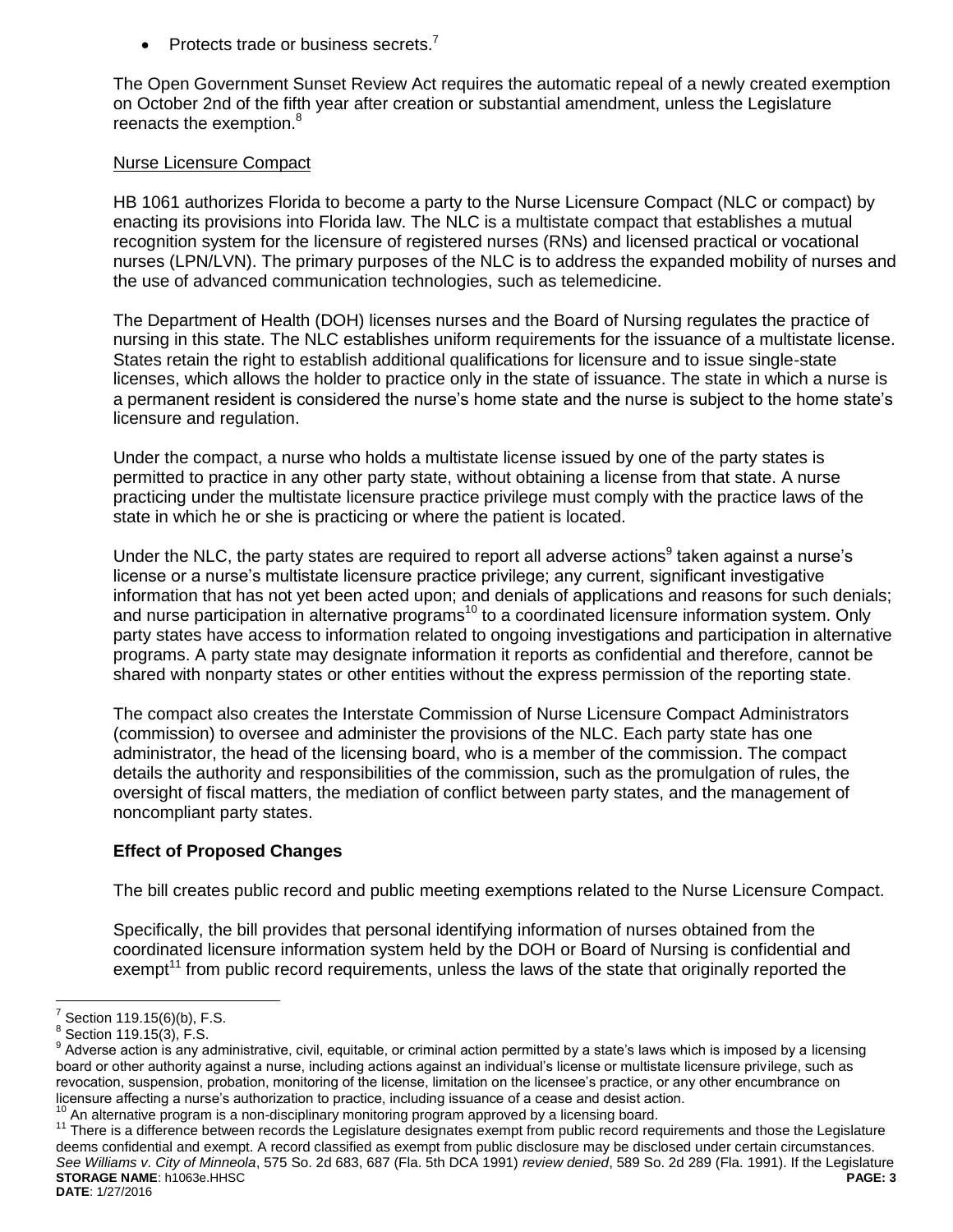information authorizes its disclosure. Disclosure under such circumstance is limited to the extent permitted under the laws of the reporting state.

The bill also creates a public meeting exemption for those portions of commission meetings during which the following is discussed:

- Noncompliance of a party state with its obligations under the NLC;
- Employment, compensation, discipline, or other personnel matters, practices, or procedures related to specific employees or other matters related to the commission's internal personnel practices and procedure;
- Current, threatened, or reasonably anticipated litigation;
- Contract negotiations for the purchase or sale of goods, services, or real estate;
- Accusing a person of a crime or formally censuring a person;
- Trade secrets<sup>12</sup> or commercial or financial information required by the commission's bylaws or rules to be kept privileged or confidential;
- Information of a personal nature that the commission determines by majority vote would constitute a clearly unwarranted invasion of personal privacy if disclosed to the public;
- Active<sup>13</sup> investigatory records compiled for law enforcement purposes;
- Information related to any reports prepared by or on behalf of the commission for the purpose of investigation of compliance with the NLC;
- Information that is confidential or exempt pursuant to federal law or the laws of any party state; and
- Information made exempt pursuant to the rules or bylaws of the commission, which would protect the public's interest, the privacy of individuals, and proprietary information.

This bill provides that any recordings, minutes, and records are confidential and exempt from public record requirements. HB 1061, which is linked to this bill, provides that the minutes and documents of the closed meeting may be disclosed pursuant to a majority vote of the commission or pursuant to a court order.

The bill provides that the public record and public meeting exemptions are subject to the Open Government Sunset Review Act and will stand repealed on October 2, 2021, unless saved from repeal by reenactment by the Legislature.

The bill provides a public necessity statement as required by the State Constitution, which states the exemptions are necessary for the state's effective and efficient implementation and administration of the provisions of the Nurse Licensure Compact, which requires such exemptions.

B. SECTION DIRECTORY:

 $\overline{a}$ 

- Derives independent economic value, actual or potential, from not being generally known to, and not being readily ascertainable by proper means by, other persons who can obtain economic value from its disclosure or use; and
- Is the subject of efforts that are reasonable under the circumstances to maintain its secrecy.

- Criminal intelligence information is considered "active" as long as it is related to intelligence gathering conducted with a reasonable, good faith belief that it will lead to detection of ongoing or reasonably anticipated criminal activities.
- Criminal investigative information is considered "active" as long as it is related to an ongoing investigation that is continuing with a reasonable, good faith anticipation of securing an arrest or prosecution in the foreseeable future.

**STORAGE NAME**: h1063e.HHSC **PAGE: 4 DATE**: 1/27/2016 In addition, criminal intelligence and criminal investigative information is considered "active" while such information is directly related to pending prosecutions or appeals. The word "active" does not apply to information in cases that are barred from prosecution under the provisions of s. 775.15, F.S., or other statute of limitation.

designates a record as confidential and exempt from public disclosure, such record may not be released by the custodian of public records to anyone other than the persons or entities specifically designated in statute. *See WFTV, Inc. v. Sch. Bd. of Seminole Cnty*, 874 So. 2d 48, 53 (Fla. 5th DCA 2004), *review denied*, 892 So. 2d 1015 (Fla. 2004); Op. Att'y Gen. Fla. 85-692 (1985).  $12$  The bill provides that the term "trade secrets" has the same meaning as provided in the Uniform Trade Secrets Act (ch. 688, F.S.) Section 688.002, F.S., defines "trade secrets" as information, including a formula, pattern, compilation, program, device, method, technique, or process that:

 $13$  The bill provides that "active" has the same meaning as provided in s. 119.011(3)(d), F.S., which provides that "active" has the following meaning: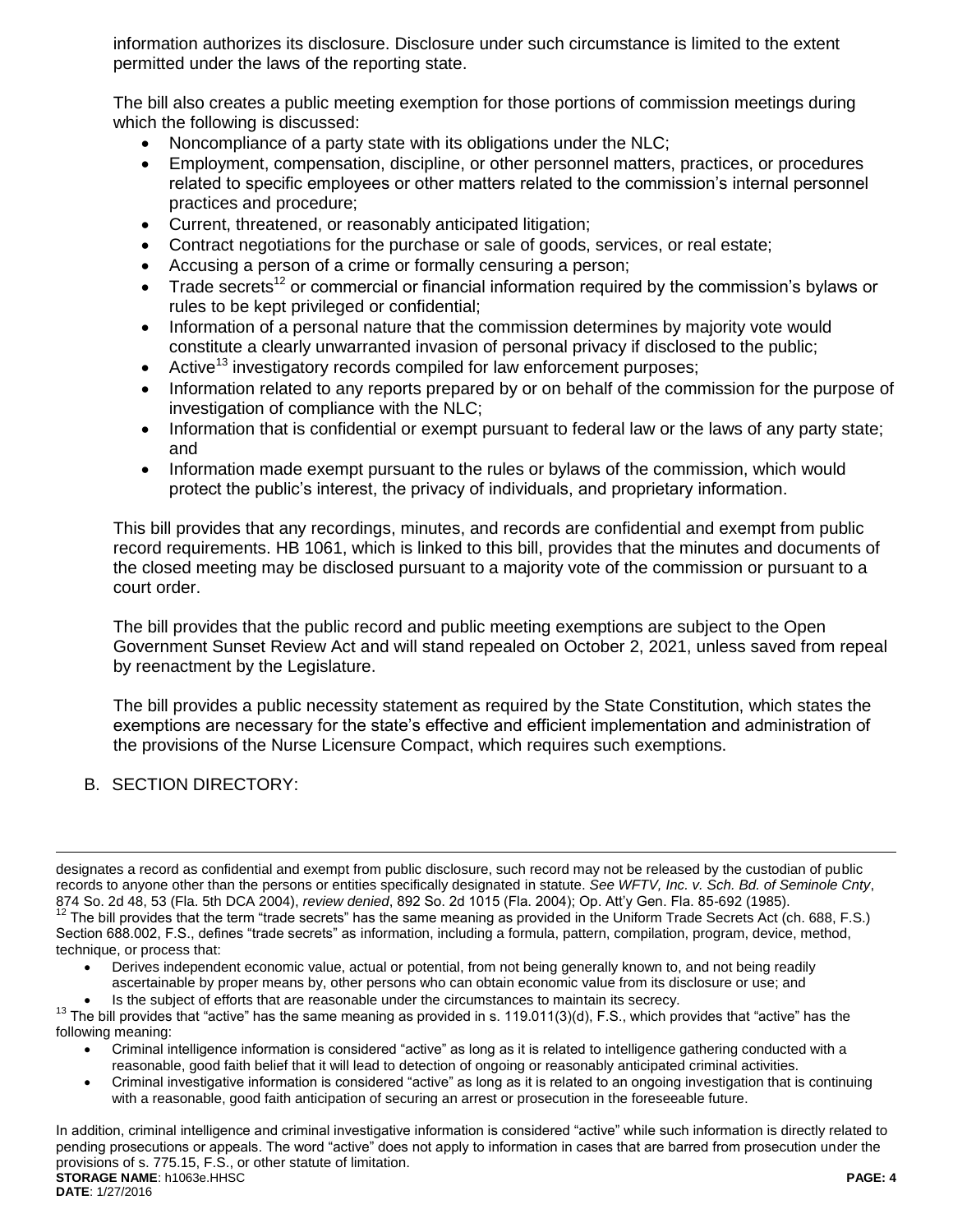- **Section 1:** Creates s. 464.0096, F.S., relating to public records and meetings exemptions associated with the Nurse Licensure Compact.
- **Section 2:** Provides a public necessity statement.
- **Section 3: Provides a contingent effective date.**

# **II. FISCAL ANALYSIS & ECONOMIC IMPACT STATEMENT**

- A. FISCAL IMPACT ON STATE GOVERNMENT:
	- 1. Revenues:

None.

2. Expenditures:

The bill may create an insignificant, negative impact on the DOH because staff responsible for complying with public record requests may require training related to the public record exemption.

- B. FISCAL IMPACT ON LOCAL GOVERNMENTS:
	- 1. Revenues:

None.

2. Expenditures:

None.

C. DIRECT ECONOMIC IMPACT ON PRIVATE SECTOR:

None.

D. FISCAL COMMENTS:

None.

## **III. COMMENTS**

- A. CONSTITUTIONAL ISSUES:
	- 1. Applicability of Municipality/County Mandates Provision:

Not applicable. This bill does not appear to affect county or municipal governments.

2. Other:

#### Vote Requirement

Article I, s. 24(c) of the State Constitution requires a two-thirds vote of the members present and voting for final passage of a newly created public record or public meeting exemption. The bill creates new exemptions; thus, it requires a two-thirds vote for final passage.

#### Public Necessity Statement

Article I, s. 24(c) of the State Constitution requires a public necessity statement for a newly created or expanded public record or public meeting exemption. The bill creates new exemptions; thus, it includes a public necessity statement.

## Breadth of Exemption Bills

Article I, s. 24(a) of the State Constitution guarantees every person the right to inspect or copy any public record of the legislative, executive, and judicial branches of government. Further, Art. I, s. 24(b) of the State Constitution provides that all meetings of any collegial public body of the executive